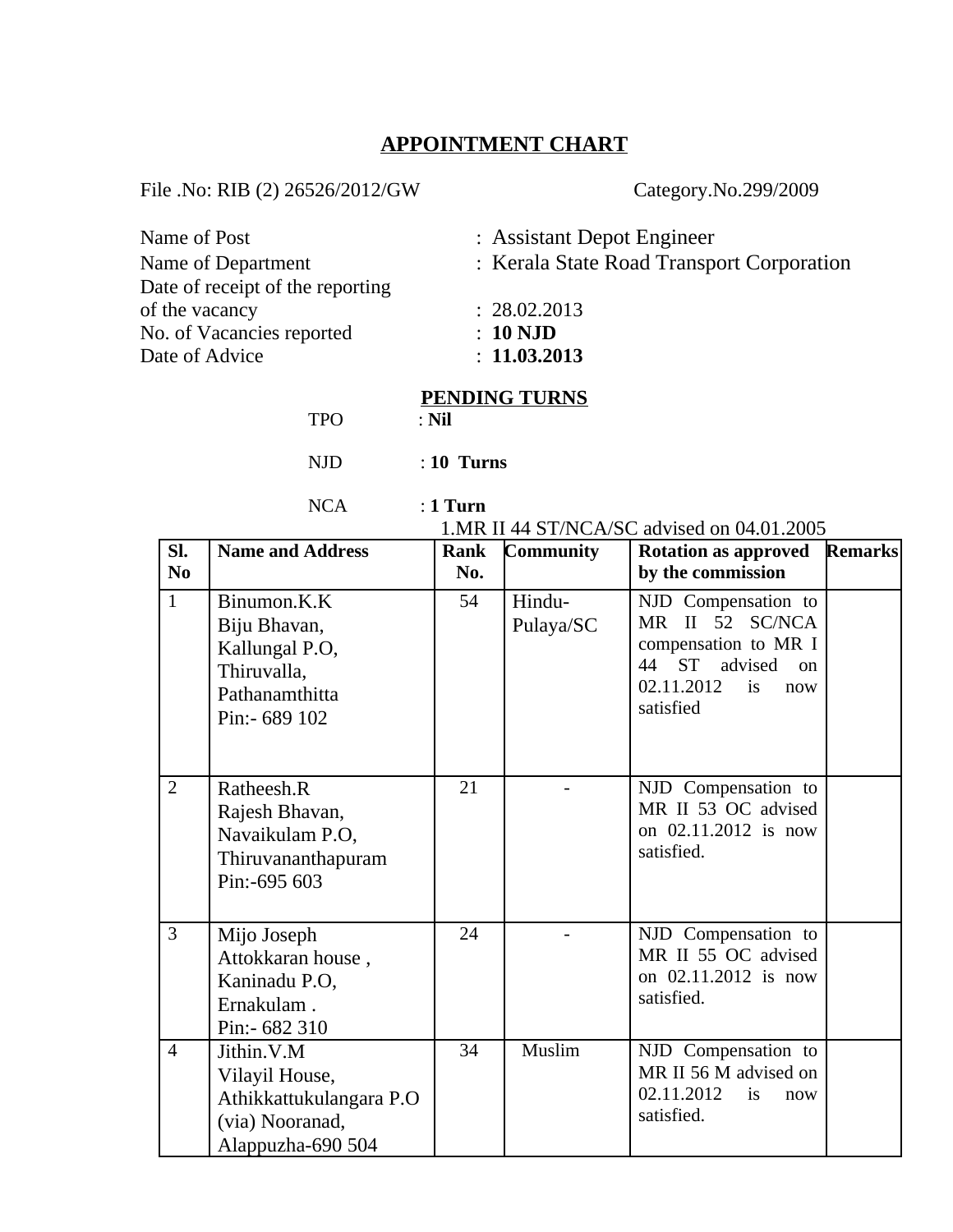| 5              | Sujith Raj<br>Kaduvankal Veedu,<br>Mavady P.O,<br>Kottarakkara,<br>Kollam<br>Pin:- 691 507                                          | 25  |                       | NJD Compensation to<br>MR II 57 OC advised<br>on 02.11.2012 is now<br>satisfied.          |  |
|----------------|-------------------------------------------------------------------------------------------------------------------------------------|-----|-----------------------|-------------------------------------------------------------------------------------------|--|
| 6              | Sujith P Mathew<br>Parampathu House,<br>Vazhar Mangalam P.O,<br>Chenganoor,<br>Alappuzha-689125                                     | 26  |                       | NJD Compensation to<br>MR II 59 OC advised<br>on 02.11.2012 is now<br>satisfied.          |  |
| $\overline{7}$ | Arun.B.S<br>TC6/1255(1),<br>MRA A 60/1,<br>Maruthankuzhy,<br>Kanjirampara,<br>Thiruvananthapuram<br>Pin: - 695 030                  | 101 | Hindu-Nadar           | NJD Compensation to<br>MR II 60 H.N advised<br>on 02.11.2012 is now<br>satisfied.         |  |
| 8              | Mahesh P.V<br>Parakkattu Chalil House<br>Chandapura<br>Kadannappally P.O,<br>Kannur- 670 501                                        | 27  | Hindu-<br>Vaniyan/OBC | NJD Compensation to<br>MR II 63 OC advised<br>on 02.11.2012 is now<br>satisfied.          |  |
| 9              | Fasil P.A<br>Paruvanath House,<br>Kodathoor,<br>Perumpadappu,<br>Malappuram-679 580                                                 | 28  | Mappila               | <b>NJD</b><br>Compensation<br>toMR II 73 OC advised<br>on 02.11.2012 is now<br>satisfied. |  |
| 10             | Ratheesh Kumar, R.B<br>Resmy Bhawan,<br>Near Govt.College,<br>Akkottupara,<br>Nedumangad P.O,<br>Thiruvananthapuram<br>Pin:-695 541 | 28  |                       | <b>NJD</b><br>Compensation<br>toMR II 79 OC advised<br>on 02.11.2012 is now<br>satisfied. |  |

**None** interchanged for keeping the seniority in the Ranked List.